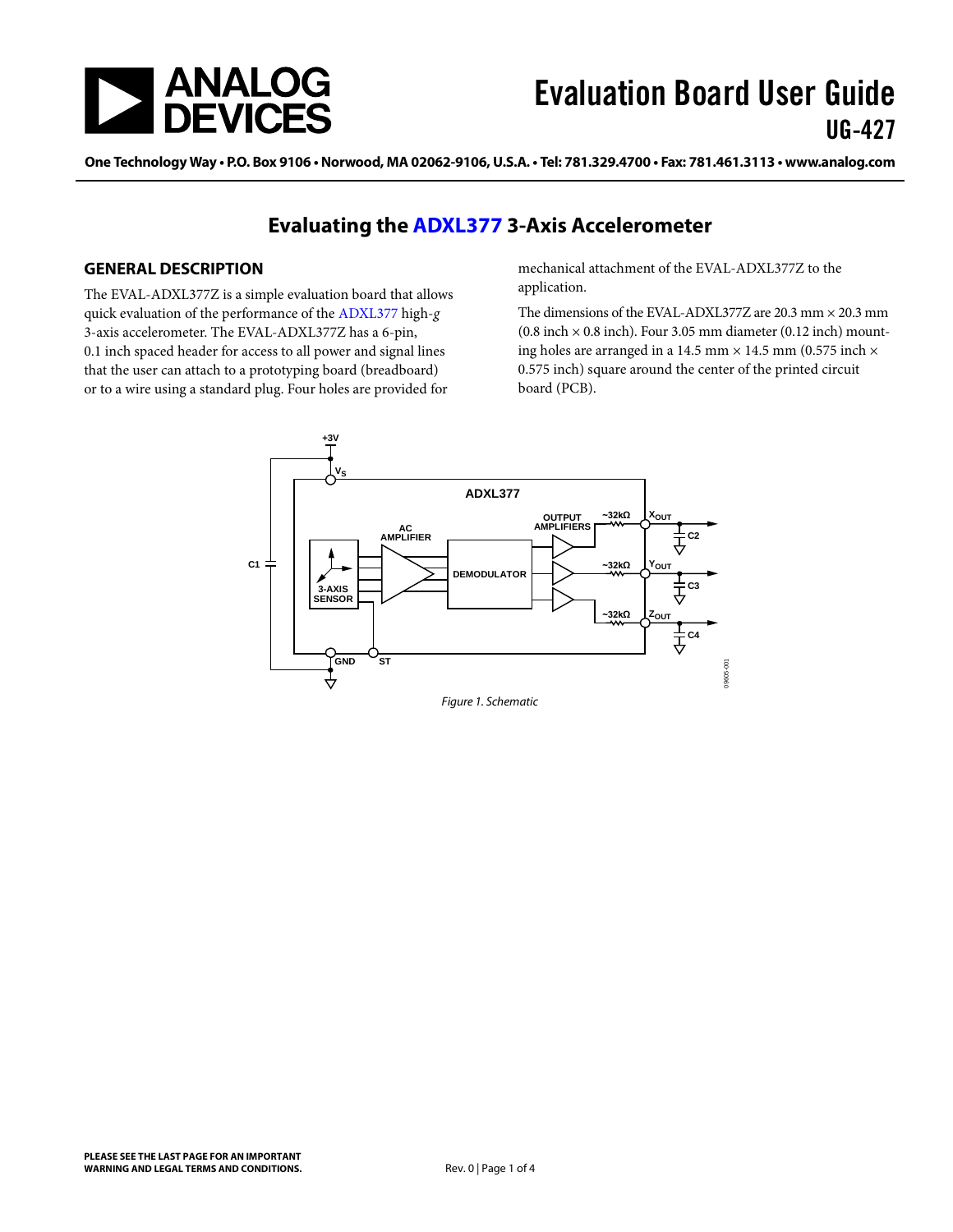# TABLE OF CONTENTS

#### <span id="page-1-0"></span>**REVISION HISTORY**

**9/12—Revision 0: Initial Version**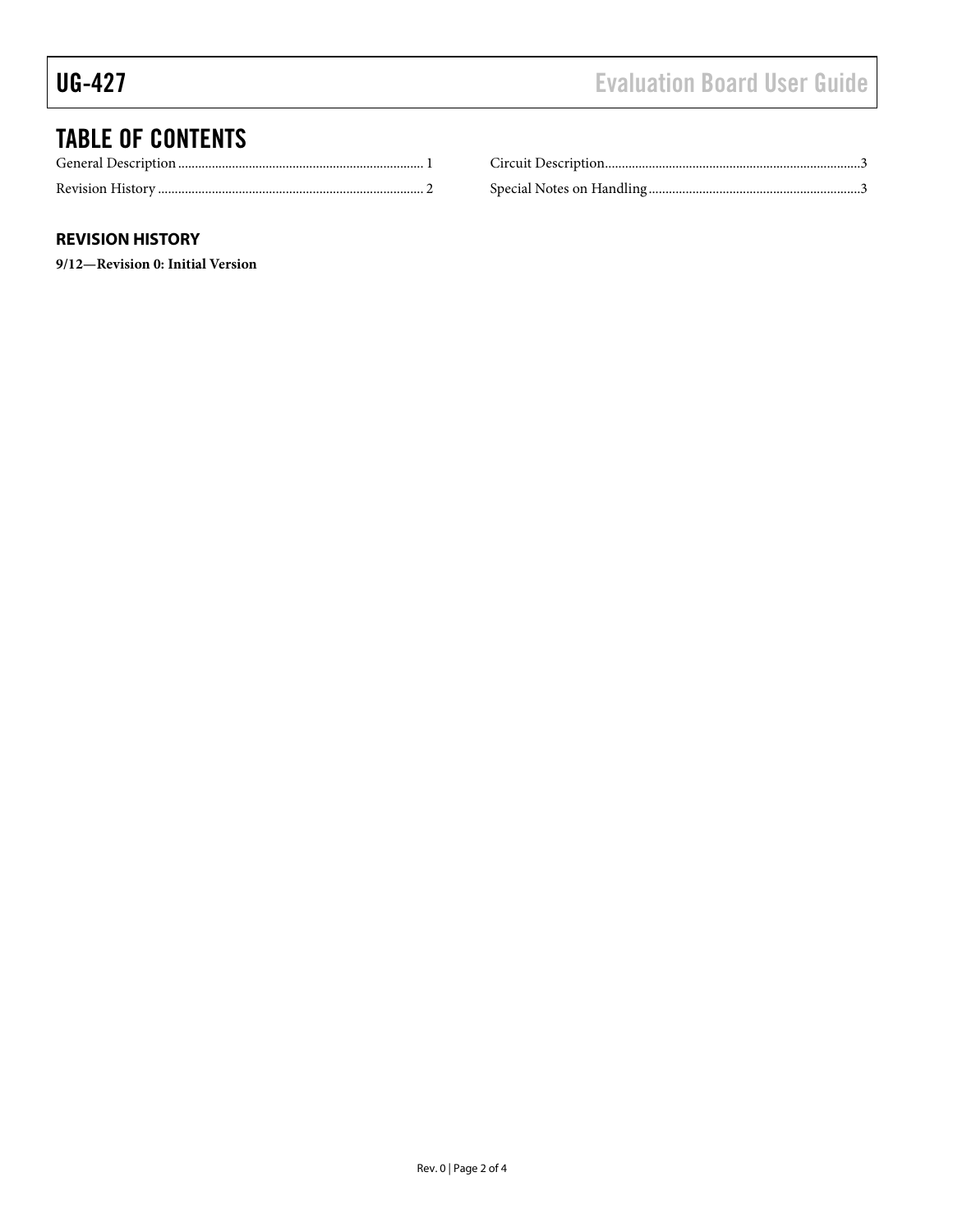#### <span id="page-2-0"></span>**CIRCUIT DESCRIPTION**

The schematic of the EVAL-ADXL377Z is shown in [Figure 1.](#page-0-1) The [ADXL377](http://www.analog.com/adxl377) can be operated using a supply voltage ranging from 1.8 V to 3.6 V and draws 300 µA at a 3 V supply.

Analog bandwidth can be set by changing the C2, C3, and C4 capacitors. See th[e ADXL377](http://www.analog.com/adxl377) data sheet for a complete description of the operation of the accelerometer.

The board layout of the EVAL-ADXL377Z is shown in [Figure 2.](#page-2-2) The EVAL-ADXL377Z has four factory-installed capacitors (see [Figure 1\)](#page-0-1). C1 (100 nF) at  $V_s$  is a bypass capacitor to reduce supply noise. C2, C3, and C4 at X<sub>OUT</sub>, Y<sub>OUT</sub>, and Z<sub>OUT</sub>, respectively, are filter capacitors (10 nF) to set the bandwidth to 500 Hz.

Some applications may require a different bandwidth, in which case C2, C3, and C4 can be changed as appropriate. See the [ADXL377](http://www.analog.com/adxl377) data sheet for a complete description of the operation of the accelerometer.

A resistor, R1, (4.02 k $\Omega$ ) is included to pull ST up to Vs.

#### <span id="page-2-1"></span>**SPECIAL NOTES ON HANDLING**

The EVAL-ADXL377Z is not reverse polarity protected. Reversing the positive supply  $(V_s)$  and ground (GND) pins can cause damage to the [ADXL377.](http://www.analog.com/adxl377) 

Dropping the EVAL-ADXL377Z on a hard surface can generate an acceleration that may exceed the data sheet absolute maximum limits of 10,000 *g*. See th[e ADXL377](http://www.analog.com/adxl377) data sheet for more information.



<span id="page-2-2"></span>*Figure 2. Physical Board Layout*